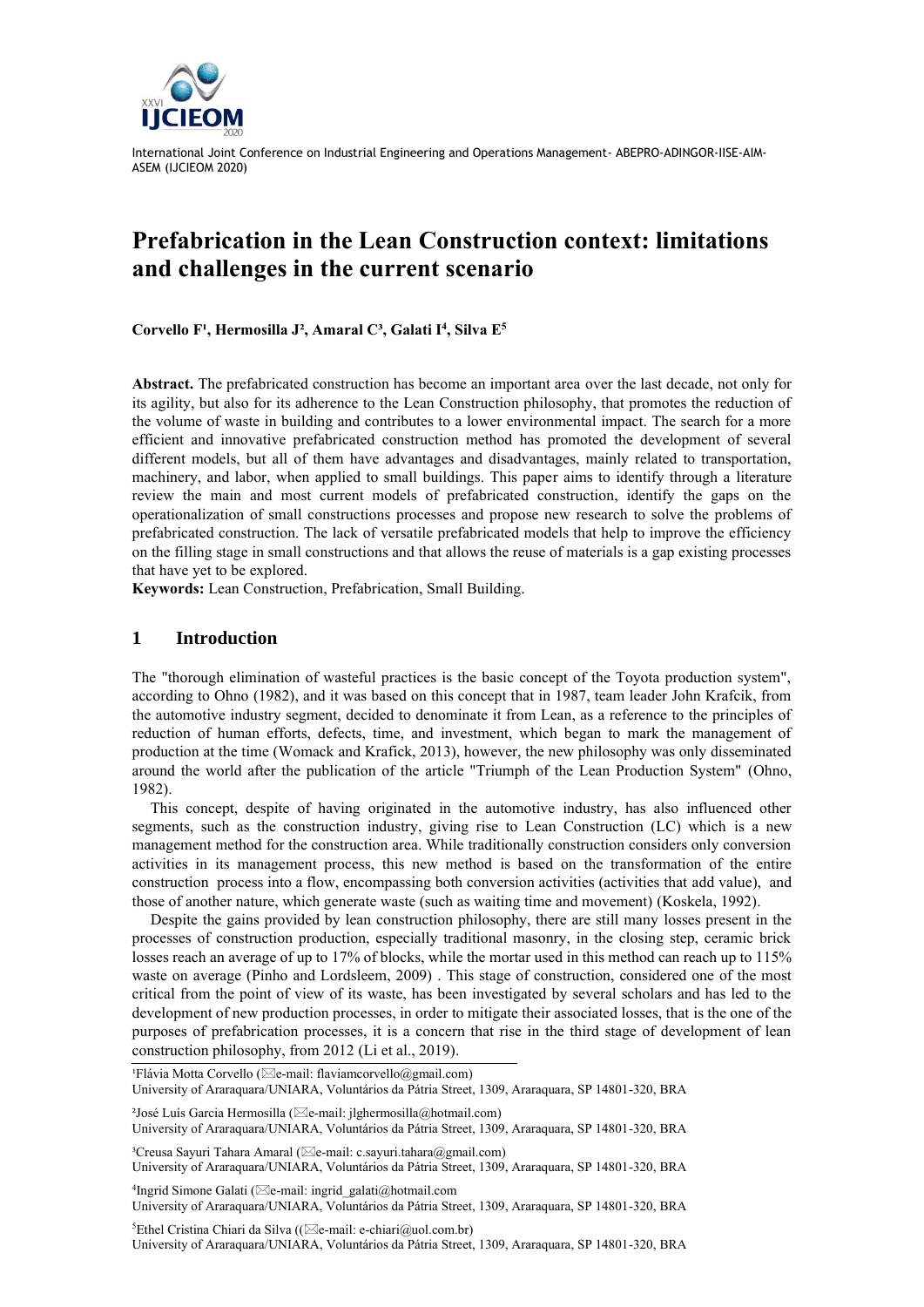

However, these studies are still recent and do not present consistent solutions (prefabricated product) for the identified problems (waste) in the structure, closing and finishing stages of the construction process. In addition, existing prefabricated products are custom-made, and due to their dimensional characteristics, for the most part, require specialized labor, specific and high-cost equipment for their transportation and assembly (Sulzbach, 2015) which ultimately limits their use in low-cost residential buildings. Another characteristic of the existing methods is their low capability to reuse the materials used in the buildings processes in the end of the construction lifecycle, in the demolition stage, which increases the environmental impact due to disposal of the waste (Iacovidou and Purnell, 2016).

The purpose of this paper is to raise the main prefabricated construction models that can be applied to small building, identify their limitations, and propose new research fronts through the review of the Literature.

The search for solutions that reduce losses and waste in civil construction, and especially in small buildings, promote cost reduction and expand access to housing by lower-income social classes, in addition to environmental gains (Carvajal-Arango et al., 2019). The development of products whose design prolongs the life cycle of the building elements is pointed out as one of the solutions for this scenario, because it reduces the construction costs and relieves the load of the environment system due to lower needs of resources and less generation of waste in the eventual demolition stage, in addition to reducing the disposal of non-renewable materials (Iacovidou and Purnell, 2016).

## **2 Methodology**

The review of the literature was used to identify the most recent research on the prefabrication theme, in order to identify the main gaps in its operationalization in small buildings, its environmental impact, and establish a comparison of research in relation to the publications raised, to solve the problems that present in the construction segment.

The journal bases used were Scopus, Web of Science and Science Direct. The first step to the search in the 3 journal bases was the selection of descriptors that best represented the theme of the investigation, and which were lean construction, prefabrication, and small building. The search using the 3 descriptors together revealed that there are no articles with these 3 words in the title or in the keywords of the articles. Thus, a new search was carried out with the combination 2 to 2 of these descriptors in the journal bases, which were "Lean Construction" AND "Prefabrication", "Lean Construction" AND "Small Building", "Prefabrication" AND "Small Building". In this second search, articles were selected that contain the descriptors in any part of the article, whether in the title, in the keywords or in the text. This procedure, disregarding the year of publication, resulted in 633 articles, which were reduced to 424, when considered only those from 2014. After deleting duplicate papers (36 articles), the survey was reduced to 388 publications.

A new filter was applied to the previous relationship, with the objective of eliminating articles that did not focus on prefabrication processes, excluding those that did not present in the title or keywords, the descriptors mentioned above, and which contained some of the words "BIM, "costs" or "supply chain", which resulted in 152 publications, which were selected for the analysis of the abstract.

It is noteworthy that, at first, topics such as *gas emission* and *green construction* were among the exclusion criteria, along with the terms mentioned before (BIM, costs and supply chain), however, after being observed in the securities raised to probable relationship between the research theme and the environment, we chose to keep them at this stage of selection.

The selection process classified 24 articles to be reading in their totality among 152 that were previous selected, cause the others were excluded for not being related to the objective of this article. The excluded ones were related to themes as determination of the resistance of prefabricated, certifications and old limitations of the philosophy.

The systematic adopted for the selection of scientific research articles can be visualized through prism workflow represented in Figure 1: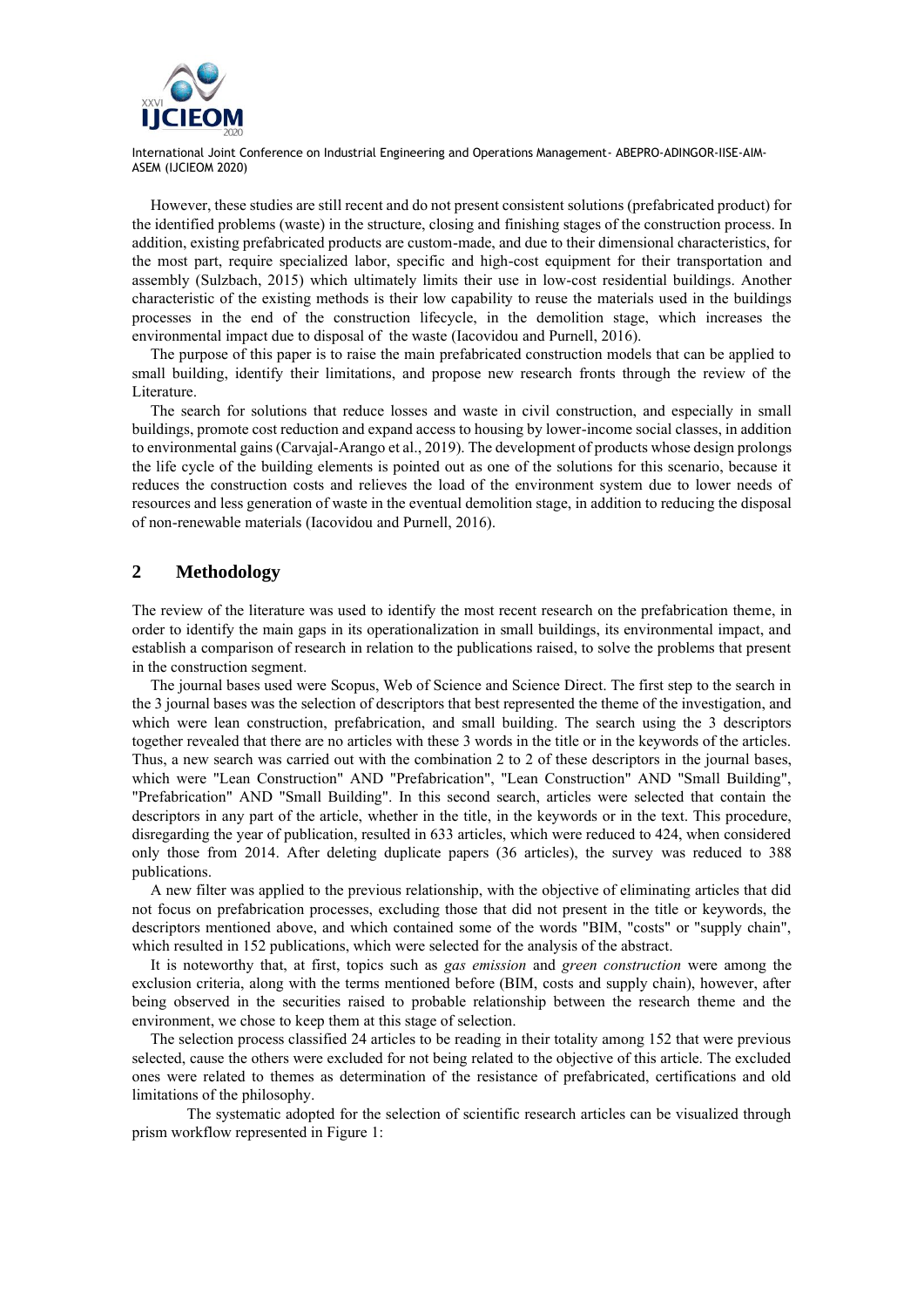



**Fig. 1** Prism Workflow.

## **3 Results and analysis**

Although different approaches have been identified in the bibliographic survey, as well as emphasis on aspects of prefabrication in constructions and in the relationship with the environment, the consensus among the authors regarding the problems still existing in the civil construction sector, which could not be solved by the prefabrication methods hitherto in force, is notorious.

The analysis of the 24 articles selected for full reading allowed the construction of an evolutionary scenario for prefabrication that can be characterized in 3 stages for better understanding: the rise of prefabrication in lean construction's evolutionary treadmill, its relationship with the environment in the context of civil construction, and the construction methods used in prefabrication (see Figure 2). Another aspect that the bibliographic analysis of the selected material revealed was the attention given to certain themes and the lack of it to others, considering the frequency with which they were referenced in scientific materials, as can be observed in Figure 3.

| Sub-theme investigated                  | Number of articles |
|-----------------------------------------|--------------------|
| Prefabrication at Lean Construction     | $\Omega$           |
| Environmental aspects of prefabrication | 03                 |
| Prefabrication methods                  | 14                 |

**Fig. 2.** Number of articles per sub-themed.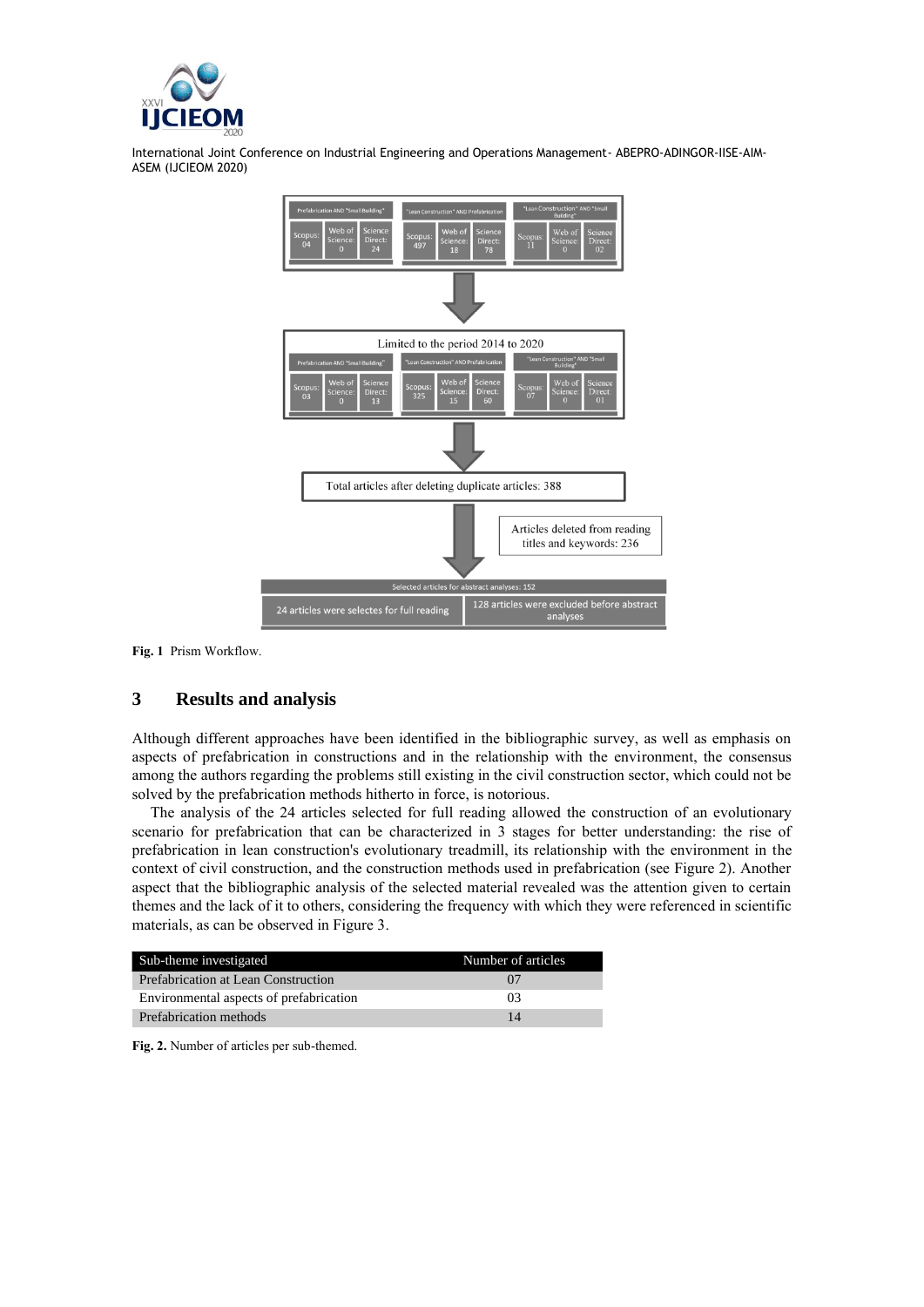



**Fig. 3.** Topics addressed by the 24 articles analyzed.

The evolution of Lean Construction and its phases over time can be better understood by observing the publications on this theme, which according to Li et al. (2019) can be divided into three periods: the first from 1997 to 2006, revealed the concern at the time with issues related to costs and cost management of buildings, quality management and control and sustainability; in the second period, between 2007 and 2011, the most recurrent themes in the area referred to issues related to supply chain management, workflow and planning and programming of the construction (P&S) and, finally, in the period from 2012 to 2016, attention turned to the rise of prefabricated construction and BIM (Building *Information Modeling) in the construction industry.*

The specialized literature shows that the characteristics of this last period are still in force today. Prefabrication (on-site and off-site) and BIM are currently considered the two main tools for improvement in construction. BIM for its evolution and technological integration, and prefabrication for achieving zero waste on construction sites, reducing construction time and reducing the impact on the environment (Li et al., 2019; Carvajal-Arango et al., 2019; Baijou et al., 2019; Babalola et al., 2019; Solaimani and Sedighi, 2019; Antillón et al., 2014; Jin et al, 2018).

The concern with the environment is also another recurrent aspect in research involving prefabrication in the context of Lean Construction because it is an alternative that is viable within certain circumstances to mitigate the impacts of civil construction activities on the environment.

Among the main impacts that civil activity causes, we highlight all non-renewable materials that are used in constructions and renovations, removed from the environment and that cannot be renewed, a situation that is aggravated in many cases by the transformation of these materials into waste and waste from the building, accumulated during the construction phases, with losses intensified by the disqualified labor existing in traditional construction; these losses are further enhanced in other stages of the construction as possible reform processes, where part of these materials are discarded, in addition to the other losses of resources for the reprocessing of activities that had already been finished, and more intensely in the demolition processes, where all this non-renewable material is lost (Polat and Purnell, 2015). An alternative that presents itself to this challenge is the reuse of these materials to promote sustainability in the construction sector, however, for this alternative to be viable it should be preceded by incentive and training programs, and to rely on materials that presented appropriate conditions that would allow its remanufacturing, a fact that is advocated by Iacovidou and Purnell (2016), who propose a tool to manage this reuse. Iacovidou and Purnell (2016) also point as an alternative and solution to the environment building models that have a reusable design (they are called Design for Deconstruction or Design for Reuse), which would reduce the use of non-renewable resources and make the construction process more sustainable; the design of models aimed at reuse or disassembly could also be the solution to environmental problems related to the demolition of buildings, with the end of the life cycle of these resources and the need for landfills for the disposal of debris. However, this design is only available for some construction items, which makes it impossible to completely disassemble the construction for the reuse of the parts.

On the other hand, the concern about the large amount of carbon emissions during the various stages of the construction process has gained strength. The high levels of carbon emissions produced in the construction and demolition processes, has become one of the biggest and limiting problems in the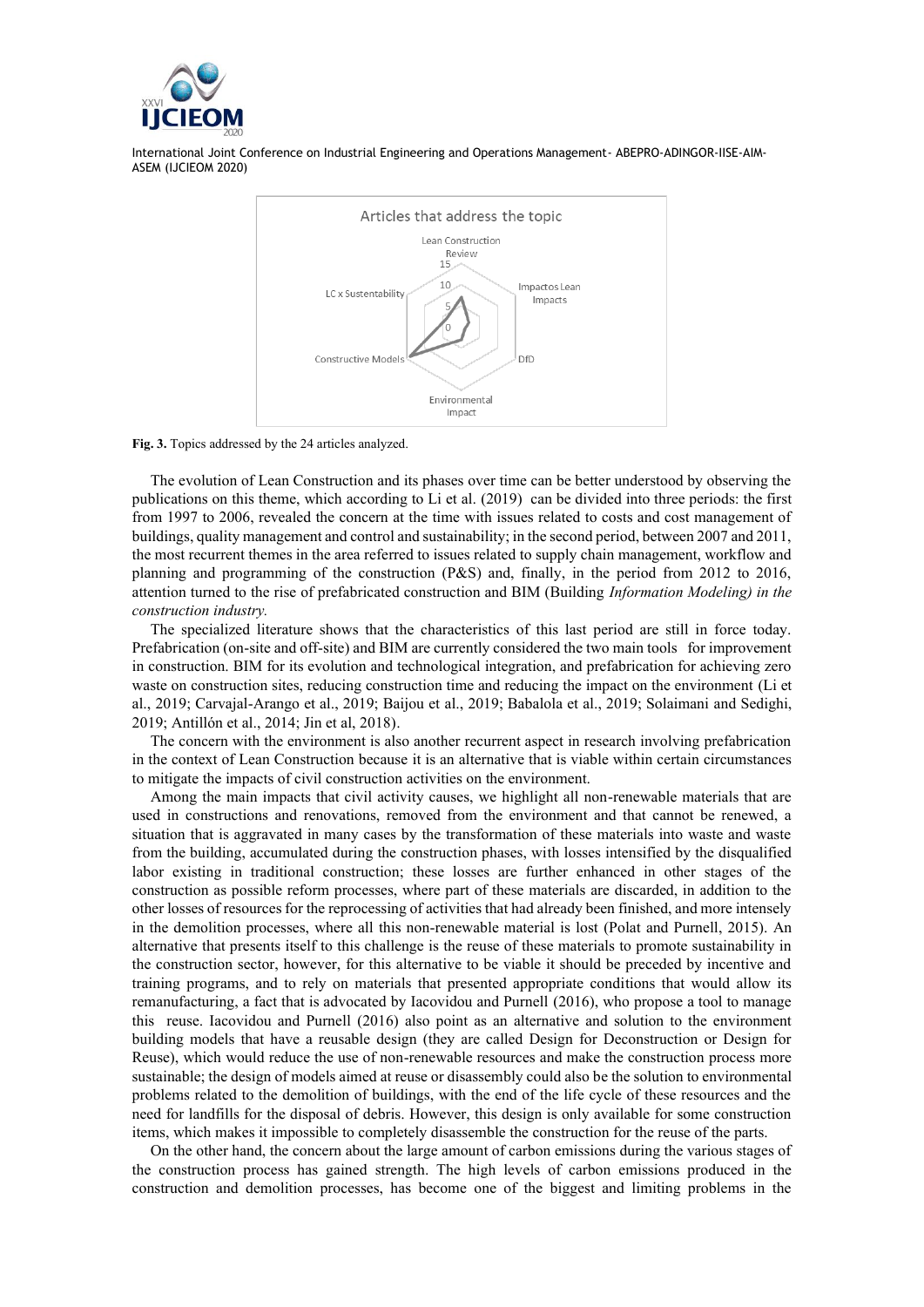

construction segment, for the sustainable development of the business. This fact is explained in large part by the intensive use of machines throughout the life cycle of the construction, from the production of the elements and basic items for the construction, with emphasis on the exothermic process of concrete, the transport of raw materials and finished products, to a possible stage of demolition. The use of some prefabrication methods can actually reduce the production of waste at the construction site at the stage of construction or assembly, but the need to adapt the methods for low carbon construction still exists, since these processes are not free of the machines for assembly and transport (Kesidou and Sorrel, 2018).

Recent specialized literature presents 4 main groups of prefabricated building models, which differ in assembly activities, limitations and benefits provided (Ayinla et al., 2019; Mostafa et al., 2016; Bamana et al., 2017; Baghchesaraei et al., 2015).

The construction in panels and wood is one of the prefabricated processes mentioned, which has as characteristic the versatility since it can adapt to the different construction designs. The evolution of this constructive technique allowed the replacement of the construction activity by the assembly activity, which tends to reduce the construction time and its costs, besides allowing its disassembly and the reuse of the products. On the other hand, the construction in panels and wood has limitations regarding fragility and resistance, which restricts its acceptance. Another disadvantage is the requirement of skilled labor for its assembly (Bhattacharjee et al., 2016; Serra Soriano et al., 2014; Bamana et al., 2019).

Prefabricated concrete construction is another process that can be carried out on site (on-site) or in the industry (off-site). Because it is like traditional construction, this type of prefabrication has better acceptance by the market, when compared to the others, since it uses material with the same resistance characteristics and technical recommendations as major works. The use of this technique reduces waste and time to perform the work and increases the productivity of construction processes. On the other hand, the materials used in the execution of the construction are difficult to move, requiring special conditions for transport and construction, increasing the costs of the building, in order to make this process impossible for small constructions (Li et al., 2020; Shahpari et al., 2020; Galhardo et al., 2014; Tam et al., 2015).

The volumetric construction and DfMA can be understood as another alternative prefabrication process, which is characterized by the individualized production of construction rooms, such as bathrooms and kitchens, which resemble large concrete boxes, which are fitted to other prefabricated parts in the construction, by means of cranes and large equipment. This alternative has as positive points the agility of local construction and the reduction of waste on the construction site, since even the finish is completed in this process. A variation of this volumetric construction technique is prefabrication in containers, which can be used to build from small houses to large buildings, reusing containers that would no longer be used, eliminating the use of some non-renewable materials used in the closing stages of the work. The main positive aspect of this construction model is the significant reduction in the time of major works, however, they depend on large specific machinery for the transport and assembly of the construction, which increases the use in small buildings (Gao et al., 2018; Navaratnam et al., 2019).

The 3D printing is the newest form of on-site prefabrication, in which large printers print the previously designed construction in concrete. Among the advantages of this technology is the agility in construction, which allows the printing of small houses in hours, does not present waste of material and has low cost due to the more rational use of raw material. The disadvantages of this process focus on the difficulty of access to this technology, since it is still little widespread, besides the impossibility of reusing the material, which cannot be disassembled, and the lack of quality in the finishing of the walls (Wang et al., 2018).

The analysis of the various processes mentioned revealed common points, mentioned in all the investigations raised, which allow a better understanding of the current scenario in which the world civil construction is located, and the pillars of this new era in this segment of the economy: Lean Construction, Prefabrication and the concern with sustainability. The chronology of the evolutionary process of Lean Construction as shown in Figure 4 more clearly reveals the evidence stemming from the above, also showing the advantages and disadvantages of recent constructive models from this third phase of LC, specifically linked to prefabrication and the environment.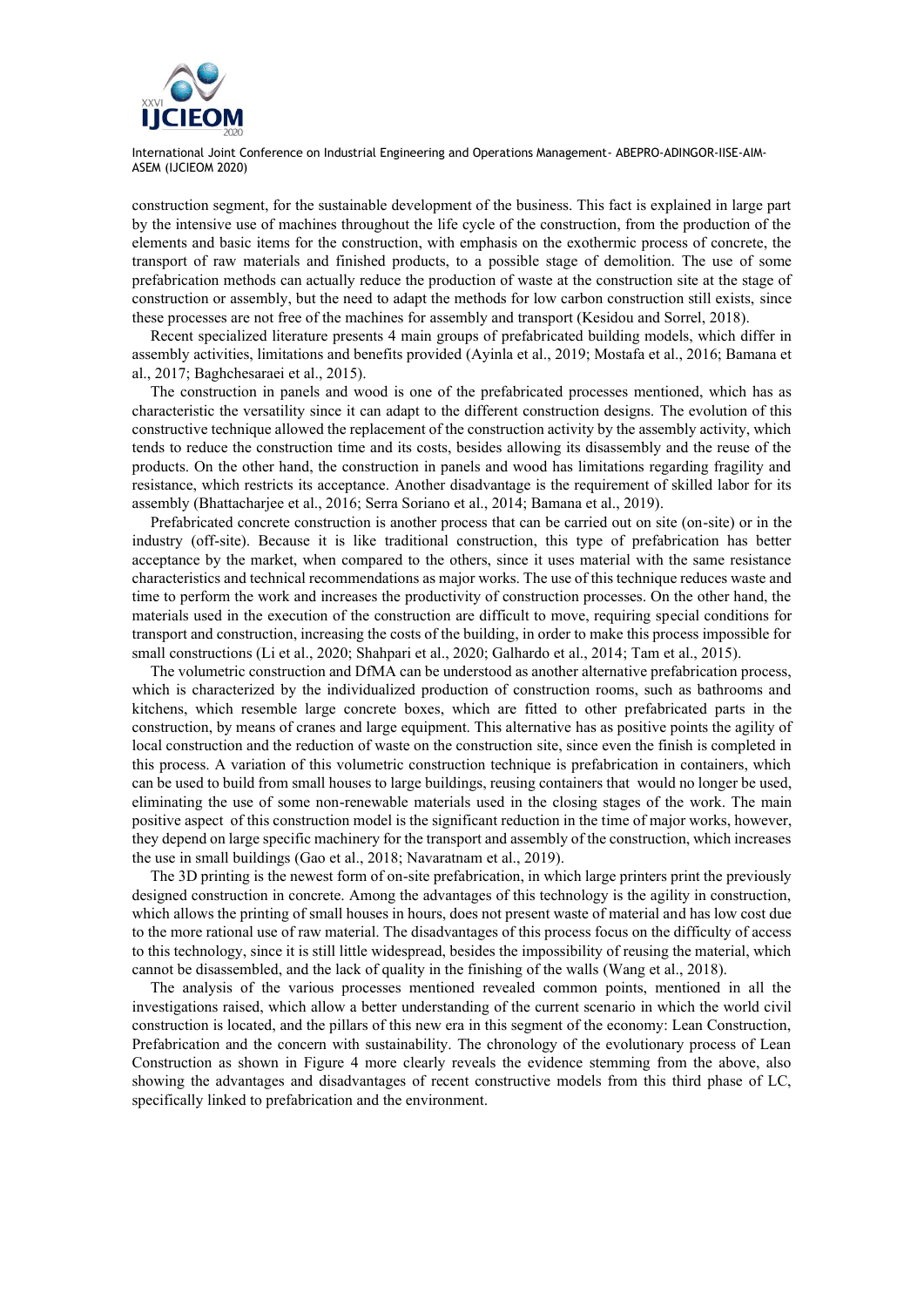



Fig. 4. Evolutionary synthesis of Lean Construction to construction processes.

Waste of time and materials is no longer tolerated, as is garbage on construction sites; the environmental impact has become a real concern and it is considered that there is already technology and skilled labor for this to be applied in large buildings with the use of prefabrication techniques. What still needs an appropriate solution is the development of a constructive method for small buildings, which is accessible to the lower-income population or people in vulnerable situations, such as refugees, who need shelter in different regions of the globe and are itinerant. This gap that distances the prefabrication from full sustainability becomes clearer when the main disadvantages observed in the analyzed articles are highlighted (see Figure 5).



**Fig. 5.** Disadvantages raised in the four groups of constructive models obtained in the articles analyzed.

The methods that can be applied to small construction, require skilled labor (such as prefabrication with panels) or else require large machines and high technology (such as 3D printing on site), which increase the cost of these methods, in addition, do not allow the reuse of the material, either by the plastered design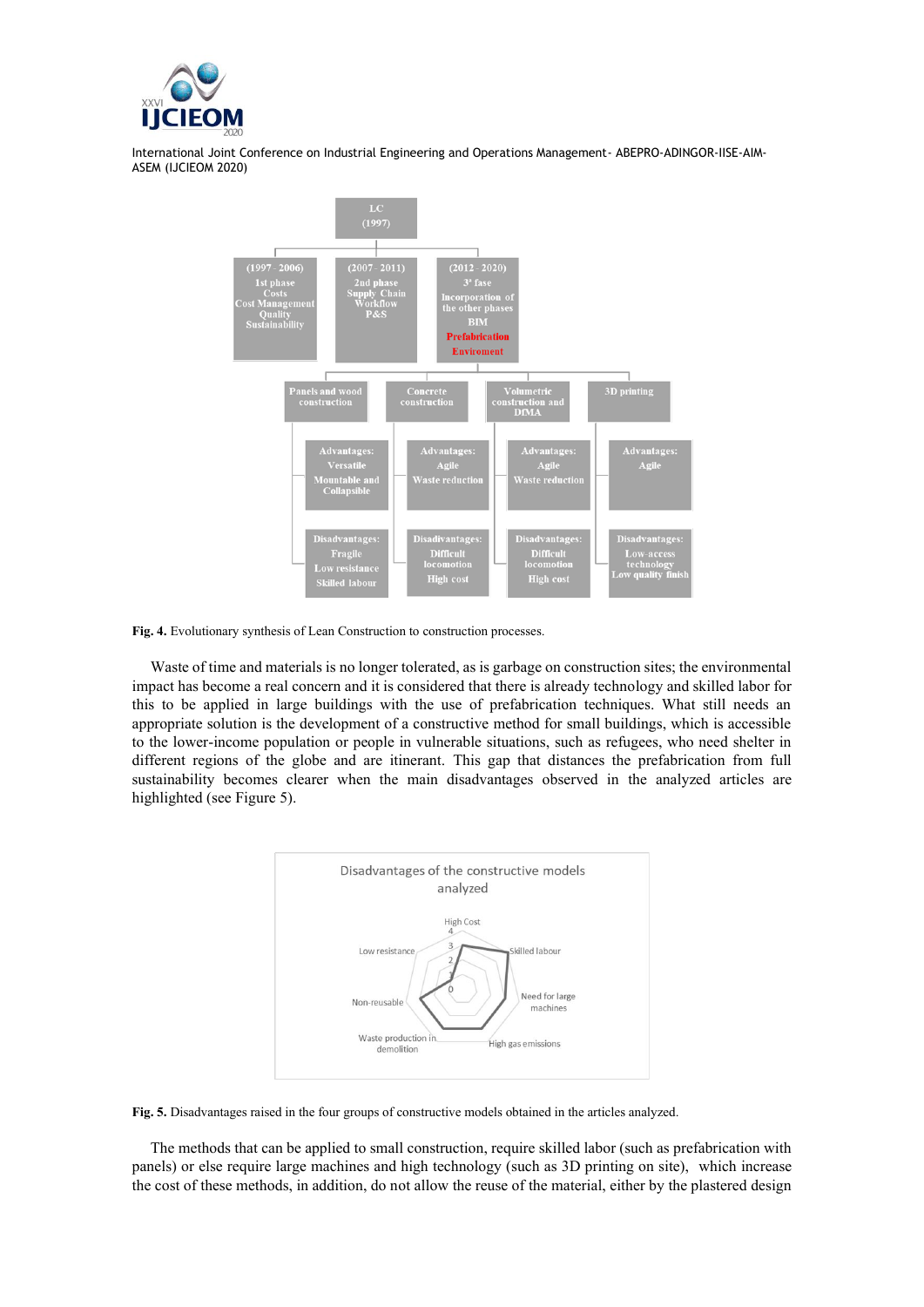

or by the inability to dismount the parts, and any modification or reform of the construction results and losses of materials or demolition.

#### **4 Conclusions**

The Lean Construction philosophy is well established in the world, especially in developed countries. The concern with the generation of waste and emission of gases in the stages of construction and demolition has been the main reasons for the development of new construction systems. Prefabrication is capable of addressing the three dimensions of sustainability: economic, social and ambiental (Bhattacharjee et al., 2016), but most prefabricated models depend on large machines for their assembly and transportation, which increases the construction process and increases the total emission of gases from the construction (Serra Soriano et al., 2014).

Among the various prefabricated models analyzed and contextualized with the maturity of Lean Construction, it is possible to affirm that technological evolution in the construction sector has grown exponentially in the last two decades, reducing construction time and its waste. However, they are still expensive technologies, which use labor and specific equipment, making construction in certain regions unfeasible and limiting access to the lower income population.

These limitations of current construction processes, which restrict access to residential civil works by a large part of the world's population in a state of vulnerability and, on the other hand, the possibilities of improvement in current processes that allow increased environmental efficiency in the use of resources, open exciting perspectives for the sector. One of the alternatives, which has been little explored in the literature, but which presents itself as an alternative and complementary way to the techniques mentioned, is the investment in design of the construction elements, which could allow the more rational use of natural resources as well as their reuse in constructions that had the flexibility to be assembled and disassembled with minimal losses. The investment in this sense, also improving the ability to handle these materials without the need for high technical training or mechanical support, would be an alternative that would greatly add to the social and economic viability of processes of this nature. The design of the construction elements used in civil construction, addressed in several scientific productions with the name of DfD, is a path that proves promising in the search for sustainability in this segment, since it allows the inclusion of social needs (accessibility, practicality, usability and comfort) and also of more rational construction practices, however, it demands greater attention and investments in order to make these expectations (assembly and disassembly) a reality and accessible to vulnerable populations.

It was little until the time of solutions that consider the element of filling or structural as an important part of the solution to the challenges posed. The attention of the research work raised, is more focused on the techniques of construction itself and industrialization of civil construction processes, however, the development of products can be an important alternative that will provide gains in scale in the process as a whole, due to its effects throughout the sequence of civil activities.

The development of prefabrication techniques still has major challenges ahead such as the difficulty of access to this type of construction by the low-income classes, the difficulty of locomotion of the prefabricated parts and the high amount of waste and gases that affect the environment, but these barriers also present themselves as opportunities that gradually seem to mature in an increasingly clear horizon. The product development with more appropriated design that has interchangeability and the more rational use of resources as characteristics, presents itself as a possible solution for low cost constructions and great social reach. Additionally, the benefits will be greater if it was considered in this kind of strategy the possibility to manufacture these products using some materials that are nowadays disposed in an unappropriated way as plastic and ceramic.

#### **References**

Antillón, E.I., Morris, M.R., Gregor, W. A value-based cost-benefit analysis of prefabrication processes in the healthcare sector: A case study. Proceedings IGLC-22, 2014.